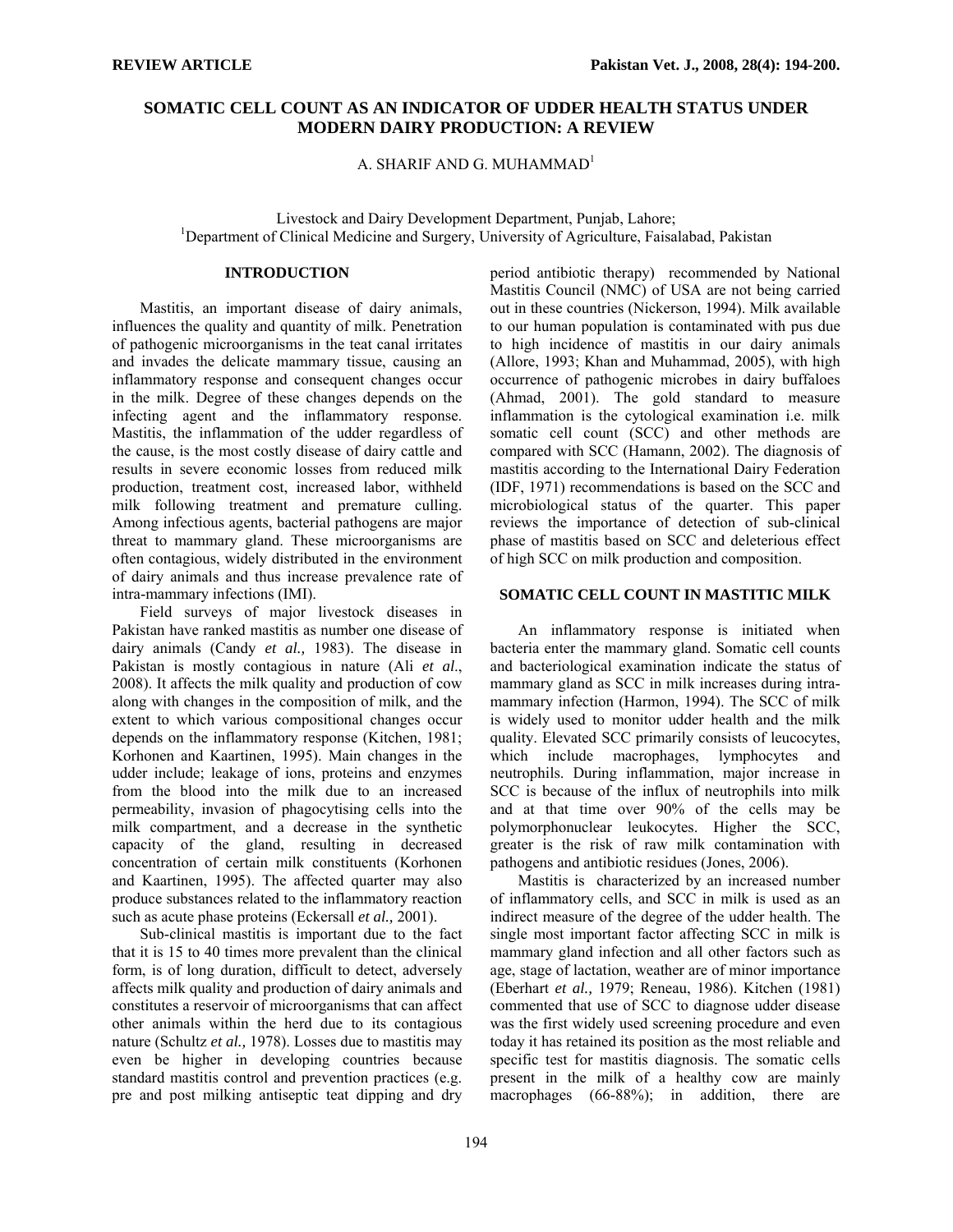neutrophils, and epithelial and mononuclear cells (Ostensoon *et al.,* 1988; Sandholm 1995). The proportion of neutrophils is only 1-11% in a healthy quarter but increases upto 90% in a quarter with IMI (Sandholm, 1995). The proportion of neutrophils as the percentage of the SCC has been proposed as a mastitis indicator (Hamann and Kromker 1997). Jafri (1981) carried out total and differential leukocyte count in the milk of Holstein cows in Pakistan and indicated higher leukocyte count in udder inflammation than normal. Instead of total SCC, differential cell counting may provide more information about the health status of a quarter (Ostensoon *et al.,* 1988), but this approach has not been widely adopted in practical conditions. Milk SCC has been used extensively as an indicator of IMI since nineteen-sixties. SCC has been included as a component of the definition of mastitis and the original limit for SCC of a healthy quarter was 500,000 cells/ml (IDF, 1971). The threshold of levels for SCC is based on a population mean plus two times standard deviation for one measurement of the foremilk from an individual quarter. The definition is a guide for diagnosis, even though 50% of truly infected quarters could at any time have a cell count less than the break-point of 500,000 cells/ml (IDF, 1971).

The inflammation of the mammary gland can be characterized by an increase in SCC. This trait is used as an indicator of udder health for management and selection purposes (Rodriguez *et al.,* 2000). SCC values higher than 283,000 cell/ml indicate the presence of mastitis (Guidry, 1985; Reneau, 1986). It has also been pointed out that SCC is always compared with bacteriology, and these tests can never agree completely. Recently, a SCC limit of 100,000 cells/ml is suggested for a healthy quarter (Hillerton, 1999) and SCC for the composite milk from a cow should not exceed 100,000 cells/ml (Kromker *et al.,* 2001).

The composition of milk is markedly influenced by the health status of the udder. Inflammatory process or mastitis generally leads to an increase in SCC in milk which has been associated with changes in milk components and properties (Auldist and Hubble, 1998). In most developed countries milk quality is defined by the SCC and bacterial count ("standard plate count" or SPC) in pre-pasteurized bulk tank milk. Somatic cells are composed of white blood cells (WBC) and occasional sloughed epithelial cells. Most cells found in normal bovine milk are WBC (macrophages) that function as early warning signals when bacteria invade the udder. The SCC of a cow that is not infected with mastitis is usually less than 200,000 cells/ml and many cows maintain SCC values of less than 100,000 cells/ml. When mastitis causing bacteria invade the udder, the macrophages present in the udder signal the cow's immune system to send neutrophils to the udder to engulf and destroy the bacteria. More than 90% of SCC in infected gland is composed of neutrophils

(Miller and Paape, 1985) and SCC greater than 200,000 cells/ml is almost always caused by mastitis (NMC, 1996; Jones, 1986). SCC in sub-clinically affected mastitis Jersey cows varied from 21000 to 330000 cells/ml in Pakistan (Ahmad *et al.,* 1988).

# **EFFECTS OF HIGH SCC**

### **Milk production**

Mastitis, caused by a variety of pathogenic microbes, is characterized by tissue changes leading to progressive change to the secretory apparatus and resulting in loss of milk production. Koldeweij *et al.*  (1999) found linear relationship between production loss and  $Log<sub>10</sub>(SCC)$ . The established association between milk production and SCC has been increasingly used to estimate production loss due to mastitis (Barlett *et al.,* 1990). Jones (1986) suggested that SCC of 0.6 to 1 million cells/ml were associated with an 8 to 12% reduction in herd milk production. The greatest loss associated with high SCC is reduced milk yield. Additional losses are associated with changes in milk quality and composition. Increased cost also results from treatment, discarded milk and premature culling. The possibilities of drug residues in milk are also increased. In Nili-Ravi buffaloes, mastitis shortens lactation period of each animal by 57 days on an average and reduces 438 Kg of milk per lactation (Candy *et al.,* 1983). Jones (1986) reported that lowering the maximum available SCC is beneficial for milk producers and processors. Lower SCC results in higher milk yield and better milk quality. It is indicated that 6% of quarters could be infected when the bulk tank milk has a SCC of 200,000 cells/mL. This count is often considered as the measuring point for mastitis. By comparison, it has been estimated that a herd with a bulk tank SCC of 500,000cells/mL would have 16% infected quarters with 6% reduction in milk yield (NMC, 1996). When a herd had a bulk tank SCC of one million, 32% of quarters would be infected and loss in milk yield was estimated at 18%. Production loss calculated was percent of production expected at SCC of 200,000 cells/mL (NMC, 1996). Earlier studies at Washington State University compared mastitis control practices used by herds with low and high SCC (Hutton *et al.*, 1990). The herds with below 283,000 SCC also produced more milk per cow, with few cows infected with coagulase positive staphylococcus (*S. aureus*) and environmental streptococci. They reported that 25% of the cows in high SCC herds were infected with contagious mastitis pathogens. Zitny *et al.* (1995) studied the correlations of SCC with changes in milk production and composition of cows and found significant correlations between SCC and yield of milk, milk fat, milk protein and lactose. For cows producing milk with a SCC of <400000/ml of milk, the average milk yield was 3653 Kg/lactation, compared with 3289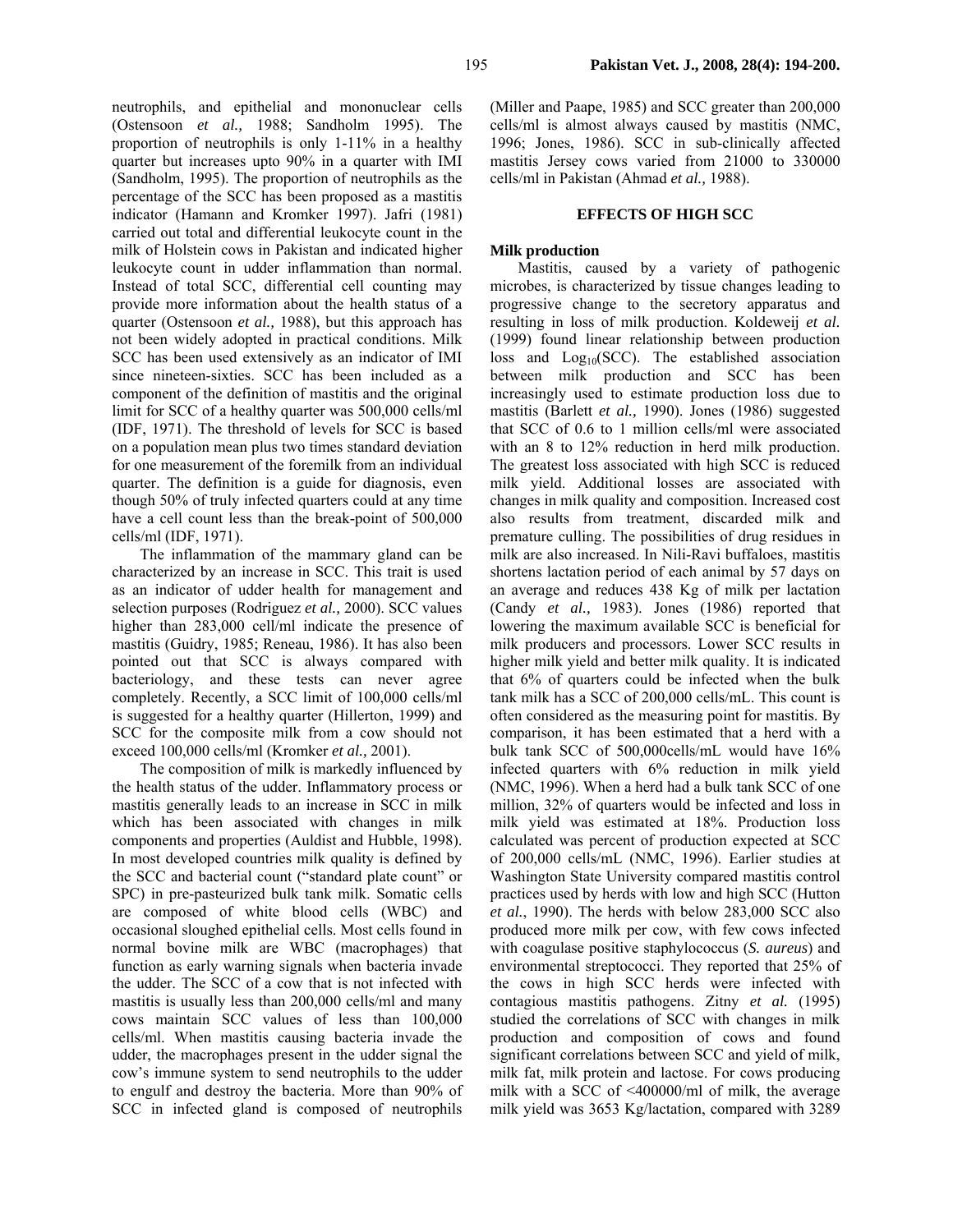Kg/lactation for cows with SCC of >400000/ml. Yields of milk fat, protein and lactose per lactation for cows with SCC of <400000/ml were 150 (4.11%), 123  $(3.36\%)$  and  $171Kg$   $(4.68\%)$ , respectively. For cows with SCC of >400000/ml, these figures were 135 (4.10%), 113 (3.43%) and 153Kg (4.64%), respectively. Kukovics *et al.* (1996) studied phenotypic correlations between SCC and milk components and found a negative correlation between SCC and daily milk yield and lactose content, and a positive correlation between milk fat, milk protein content and pH, although these correlations varied according to lactation and year.

### **Milk composition**

Microbial infections change milk composition and render milk less suitable for consumption and processing. Research has shown conclusively that elevated SCC (*>*200,000 cells/mL) had a significant impact on the udder. Mastitis causes injury to milk secretory cells in the mammary gland which interferes with the synthesis of lactose, fat and protein (Schallibaum, 2001). It also affects the milk yield. There are changes in the permeability of membranes, which lead to increased leakage of blood components into the udder and changes in milk composition. Milk with elevated SCC has been referred to as mastitic milk. Sharif *et al.* (2007) estimated effect of severity of mastitis on milk lactose content in normal and subclinically affected dairy buffaloes and observed decreasing value of milk lactose with the severity of mastitis. Increase in SCC is correlated with a greater potential for proteolysis and consequently, with increased proteolysis indexes (Schaar and Funke, 1986; Auldist *et al.,* 1996). Mastitic milk undergoes more proteolytic activity than normal milk (Urech *et al.,* 1999). Haenlein *et al.* (1973) reported a significant decrease in casein content when either Holstein or Guernsey milk exceeded SCC of 500,000; depression was greater above one million SCC. SCC above 500,000 has been associated with poor quality cheese because of increased rennet to cutting time and lower curd firmness. The mastitis or elevated SCC is associated with a decrease in lactose,  $\alpha$ -lactalbumin, and fat in milk because of reduced synthetic activity of mammary tissue (Harmon, 1994). In buffaloes, SCC and milk lactose are negatively correlated with each other and measuring lactose can reveal a change in SCC of buffalo milk in comparison with normal (Sharif *et al.,* 2007). The reduced lactose concentration is one of the very important factors for impaired acidification properties of milk with elevated SCC after adding starter cultures (Schallibaum, 2001). Delayed acidification favours the growth and survival of human pathogens that may be present in the raw material and impair the hygienic safety of the end product. With higher SCC, the concentrations of serum albumin and immunoglobulin increase which reduce heat stability of mastitis milk, causing coagulation, or flocculation during pasteurization, UHT treatment, etc. Pasteurized milk made from milk with over 500,000 SCC gave lower grade scores after storage. Also there is a decrease in calcium absorption from blood into milk and calcium acts as co-factor responsible for impaired coagulation characteristics of mastitis milk. Reichmuth (1975) showed graphically that as SCC exceeded 150,000, the concentrations of sodium, chloride, and whey nitrogen increase, whereas milk yield, potassium, and lactose decrease. Everson (1980) observed that milk with SCC of 700,000 and greater was rancid. Rancid and lipolyzed flavors are related to the breakdown of fats to various short-chain fatty acids. Gudding (1982) found that *S. aureus* infections caused higher free fatty acid concentration of milk. Milk with low SCC is justified economically. Benefits to the processor include higher cheese yield, better cheese quality, and higher hygienic safety of the product (Schallibaum, 2001). With decreasing bulk milk SCC, fat and lactose contents increased, with little effect on protein content (Schukken *et al.,* 1992). Fernandes *et al.* (2004) investigated the relationship between SCC and composition (total solids, fat, protein and lactose content) of milk from individual Holstein cows and indicated that SCC of individual cow's milk significantly correlated with a decrease in milk constituents only under conditions of average SCC in bulked milk above 1,000,000 cells/mL. Significantly reduced lactose content of milk in inverse proportion to the number of leukocytes has been observed in buffaloes in Pakistan (Qureshi and Ahmad, 1980) and in cows in India (Chandra, 1992). Negative correlation between lactose and chloride content has also been established in sub-clinically affected cows with high SCC (Ahmad *et al.,* 1988).

### **Milk quality**

Milk is an important part of the diet of human beings. The nutritional requirement of the human body is fulfilled by consuming about a quart of quality milk containing vitamin A, ascorbic acid, thiamine and calories of energy needed daily by an average individual (Bilal and Ahmad, 2004). SCC is a useful index for detection of sub-clinical mastitis and milk quality. The SCC of normal milk is less than 200,000 cells/mL, higher SCC is considered as abnormality in milk and indicates udder infections. High SCC causes a rise in whey protein and a decrease in casein, resulting in a considerable lower cheese yields. Shorter shelf life and adverse milk flavor are other consequences of high SCC.

Ma *et al.* (2000) looked at the relationship between high SCC and quality of pasteurized fluid milk and created high SCC and clinical mastitis by infusing *Str. agalactiae* into two quarters of eight cows that had low SCC (less than 58,000). Milk samples were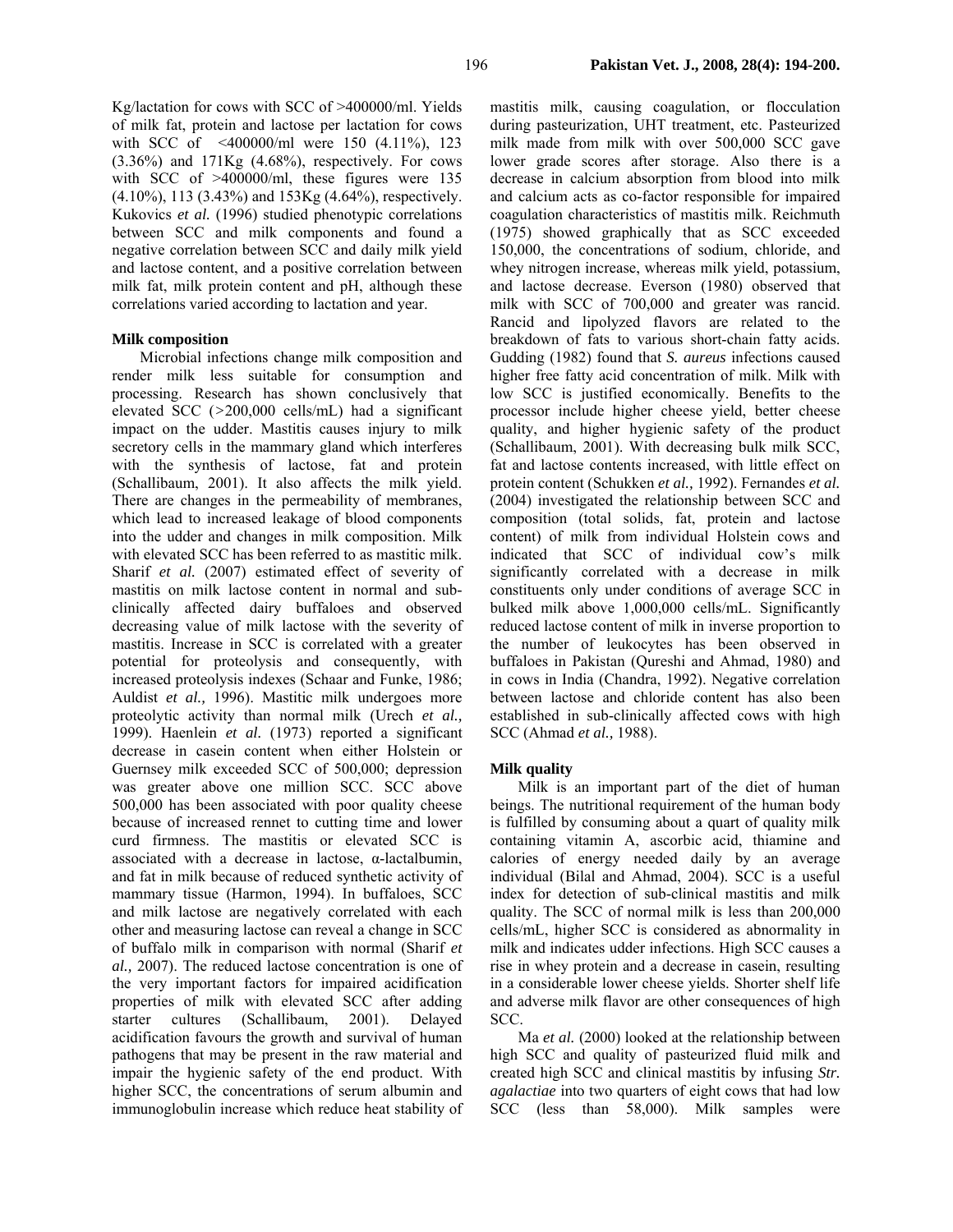commingled to achieve a SCC close to 750,000 and were then pasteurized at 165°F for 34 seconds. This milk was compared to pre-infected milk. At day 1, the high SCC milk smelled different, was less sweet, and lacked freshness aroma. Milk protein and fat breakdown occurred and acid degree value (rancid milk) increased. Between 14 and 21 days of storage, the high SCC milk had a greater rancid aroma and taste and also a bitter and astringent taste, followed by a bitter after taste. Milk fat continued to breakdown during cold storage, indicating that the responsible enzymes survived pasteurization. After some of the milk from these mastitis infected cows was processed, it contained high standard plate counts, psychrotropic bacteria and coliform counts. They concluded that the changes in milk, associated with development of mastitis, caused a deterioration of flavor quality and shelf life of milk after pasteurization. They suggested fluid milk processors to use milk with low SCC when seeking to extend shelf life and quality beyond 14 days of storage.

Significant decrease in milk main constituent i.e. lactose is observed in buffaloes in relation to the severity of mastitis (Sharif *et al.,* 2007). Casein, the major milk protein of high nutritional value, declines and low quality whey proteins increase which adversely affect the quality of dairy products such as cheese. Serum albumin, immunoglobulins, transferrin and other serum proteins pass into milk because of increased vascular permeability (Haenlein *et al.,* 1973). Milk lactose, an important disaccharide present in milk, is formed by the mammary gland from glucose or glycogen. Dietary or blood sugar level does not alter the lactose content of milk but the gland with clinical mastitis shows a decrease in lactose and increase in chloride contents (Schalm *et al.,* 1971). Severity of mastitis also decreased the food value of milk in terms of reduced protein and fat contents (Ullah *et al.,* 2005). In Holstein cows, total leucocyts and neutrophils in milk had a highly significant positive correlation with total whey proteins, lact-albumins and gamma globulins (Jafri, 1981).

#### **PHYSIOLOGIAL FACTORS AFFECTING SCC**

### **Stage of lactation**

The secretion of somatic cells in milk is influenced by the number and stage of lactation, and management practices (Harmon, 1994). Milk from uninfected quarters displays change in SCC as number of lactations or days in milk increase. SCC of milk from uninfected quarters rise from 83,000 at 35 days postpartum to 160,000 by day 285. Lactation stage affects the SCC as after parturition SCC is high and then decreases to the normal level within 4-5 days after calving (Barkema *et al.,* 1999). Towards the end of lactation period, SCC again increases slightly (Brolund, 1985; Miller and Paape, 1988). SCC decreases to a low

level within three days in healthy quarters but remains high in the infected ones; thus SCC can be used in early post-partum to detect new IMIs (Barkema *et al.,* 1999). Since SCC in uninfected cows is high at freshening, lowest from peak to mid-lactation, and highest at drying off, a plot of monthly SCC inversely correlates to lactation curve (Reneau, 1986). A modest rise in the SCC of the uninfected quarters at the end of lactation is in fact a dilution effect (Harmon (1994). Schepers *et al.* (1997) described that the logarithm of SCC was high at the beginning of the lactation, dropped to a minimum between 40 and 80 days postpartum, and then steadily increased until the end of lactation. In the work of Rodriguez *et al.* (2000), the SCC decreased to a nadir at about 60 day of lactation and then increased, although not in a monotonic mode, without regaining the initial level. SCC increases in older cattle and/or at the end of lactation due to increased prevalence of infection and permanent glandular damage from previous infections (Barlett *et al.,* 1990). In buffalo milk, number and stage of lactation did not affect the somatic cells and lower average SCC such as 136000/ml in July-August, 10800/ml in May-June and 76000/ml in December-January is reported in Indian Murrah buffaloes (Singh and Ludri, 2001).

## **Milking frequency**

Milking frequency also affects milk SCC. A shift from two times a day to three times a day milking decreases bulk milk SCC and the proportion of high SCC cows (Hogeveen *et al.,* 2001), while very short milking intervals (4 h and less) increase SCC (Hamann, 2001). Long milking intervals with automatic milking systems (AMS) increase bulk milk SCC (Pettersson *et al.,* 2002) and this is suggested to be due to the increased number of IMI and rise in the milk SCC of individual cows with the longest milking intervals. Kelly *el al.* (1998) investigated the effects of reducing the frequency of milking of cows in lactation on milk SCC, polymorphonuclear leukocyte (PMN) count, chemical composition and proteolytic activity in Holstein Friesian cows. Milk lactose levels were significantly decreased and pH, lactalbumin levels, plasmin and plasminogen activities significantly increased by reducing milking frequency.

According to Kukovics *et al.* (1996), SCC were higher in afternoon than in morning, and also increased with age, year and lactation number. Significant differences were observed between breeds. Schukken *et al.* (1992) conducted a study to evaluate the Bulk Milk Somatic Cell Count (BMSCC) control program and observed the effect of the program time on milk composition and milk quality. The data from approximately 9500 farms in Ontario, Canada, was analyzed. The SCC data showed a seasonal pattern. The expected lowest mean SCC occurred in April and expected highest mean SCC occurred in October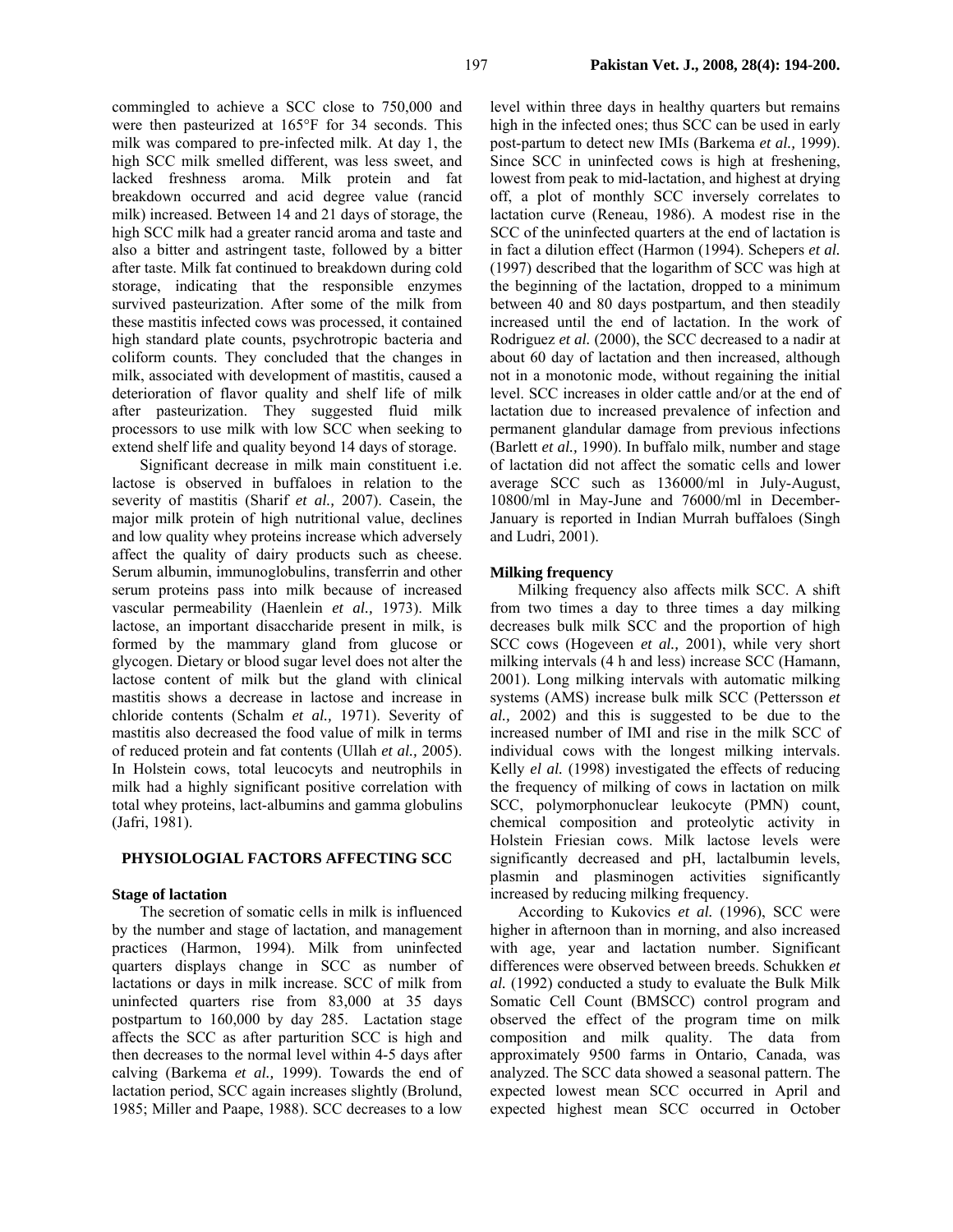Percentage of fat and lactose increased significantly with decreasing bulk SCC.

# **Conclusions**

Understanding the relationship between the production of high quality milk and SCC due to mastitis in dairy herds is fundamental for the profitability of the dairy business. Dairy industry is a large and dynamic segment of the agricultural economy of many nations and in current situation this industry is the backbone of developing countries. Optimum production and maximum daily yield of milk can only be achieved if mastitis is prevented at herd level by adopting guidelines of Mastitis Control Program. The intramammary infections among dairy animals persist for longer periods of time, associated with elevated SCC, and affect milk production in dairy animals. The disease involves interplay between management practice and infectious agents. High prevalence of mastitis can be controlled by routine screening tests. Problem of mastitis is encountered from both contagious and environmental pathogens. The successful control of mastitis relies much on antibiotic treatments, which is a challenge in food animals, particularly use of broad spectrum, multi-component products and use of prophylactic treatment. Curative therapy with antibiotics remains only moderately effective and depends on the stage at which disease is treated. The implementations of research conducted on mastitis control through better management would result in flourishing of prosperous and stable dairy industry especially in developing countries. Managers of dairy herds should cull animals having recurrent mastitis, this will decrease treatment costs, avoid recurrent use of antibiotics and overcome problem of resistance and drug residues in milk. Proper milking techniques, improved sanitation, effective use of teat dipping and dry period therapy and improvement in management are needed to reduce SCC by reducing the spread of new infections.

### **REFERENCES**

- Ahmad J., I. Hussain, N. Mahmood and R. Munir, 1988. Lactose determination as an aid to subclinical mastitis diagnosis. Pakistan Vet. J., 8: 25- 28.
- Ahmad, R., 2001. Studies on mastitis among dairy buffaloes. Pakistan Vet. J., 21: 220-221.
- Ali, L., G. Muhammad, M. Arshad, M. Saqib and I. J. Hassan, 2008. Bacteriology of mastitis in buffaloes in Tehsil Samundri of district Faisalabad, Pakistan. Pakistan Vet. J., 28(1): 31-33.
- Allore, H. G., 1993. A review of the incidence of mastitis in buffaloes and cattle. Pakistan Vet. J., 13: 1-6.
- Auldist, M. J., S. Coats, J. B. Sutherland, J. J. Mayes

and H. G. McDowell, 1996. Effects of somatic cell count and stage of lactation on raw milk composition, and the yield and quality of cheddar cheese. J. Dairy Res., 63: 269-280.

- Auldist, M. J. and I. B. Hubble, 1998. Effects of mastitis on raw milk and dairy products. Australian J. Dairy Tech., 53: 28-36.
- Barkema, H. W., H. A. Deluyker, Y. H. Schukken and T. J. G. M. Lam, 1999. Quarter-milk somatic cell count at calving and at the first six milkings after calving. Prev. Vet. Med., 38: 1-9.
- Barlett, P. C., G. Y. Miller, C. R. Anderson and J. H. Kirk, 1990. Milk production and somatic cell count in Michigan Dairy Herds. J. Dairy Sci., 73: 2794- 2800.
- Bilal, M. Q. and A. Ahmad, 2004. Dairy Hygiene and Disease Prevention. Usman and Bilal Printing Linkers, Faisalabad, Pakistan.
- Brolund, L., 1985. Cell counts in bovine milk: causes of variation and applicability for diagnosis of subclinical mastitis. Acta Vet. Scand., 80: 118-123.
- Candy, R. A., S. K. Shah, E. C. Schermerhorn and R. E. Mcdowell, 1983. Factors affecting performance of Nili Ravi buffaloes in Pakistan. J. Dairy Sci., 66: 578-586.
- Chandra, A., 1992. Detection of mastitis in dairy herds by milk lactose analysis. Indian. J. Vet. Med., 12: 72-73.
- Eberhart, R. J., H. Gilmore, L. J. Hutchinson and S. B. Spencer, 1979. SCC in DHI samples.  $18<sup>th</sup>$  Annual Meeting of National Mastitis Council, Louisville, Kentuchy, USA, pp: 32-40
- Eckersall, P., F. Young, C. McComb, C. J. Hogarth, S. Safi, A. Weber, T. McDonald, A. M. Nolan and J. L. Fitzpatrick, 2001. Acute phase proteins in serum and milk from dairy cows with clinical mastitis. Vet. Rec., 148: 35-41
- Everson, T. C., 1980. How the dairy industry can benefit from a somatic cell program. 19<sup>th</sup> Annual Meeting of National Mastitis Council, Madison, WI, USA, pp:153
- Fernandes, A. M., C. A. F. Oliveira and P. Tavolaro, 2004. Relationship between somatic cell counts and composition of milk from individual Holstein cows. Arq. Inst. Boil. Sao Paulo, 71: 163-166
- Gudding, R., 1982. Increased fatty acid concentrations in mastitic milk. J. Food Prod., 45: 1143-1146.
- Guidry, A. J., 1985. Mastitis and immune system of the mammary gland. In: Lactation. B. L. Larson (ed.), The Iowa State Univ. Press, Ames, Iowa, USA, pp: 262-299.
- Haenlein, G. T. W., L. H. Schultz and J. P. Zikakis, 1973. Comparison of proteins in milk with varying leukocyte contents. J. Dairy Sci., 56: 1017-1023.
- Hamann, J., 2001. Changes in milk somatic cell count with regard to the milking process and the milking frequency. Intern. Dairy Federation, Mastitis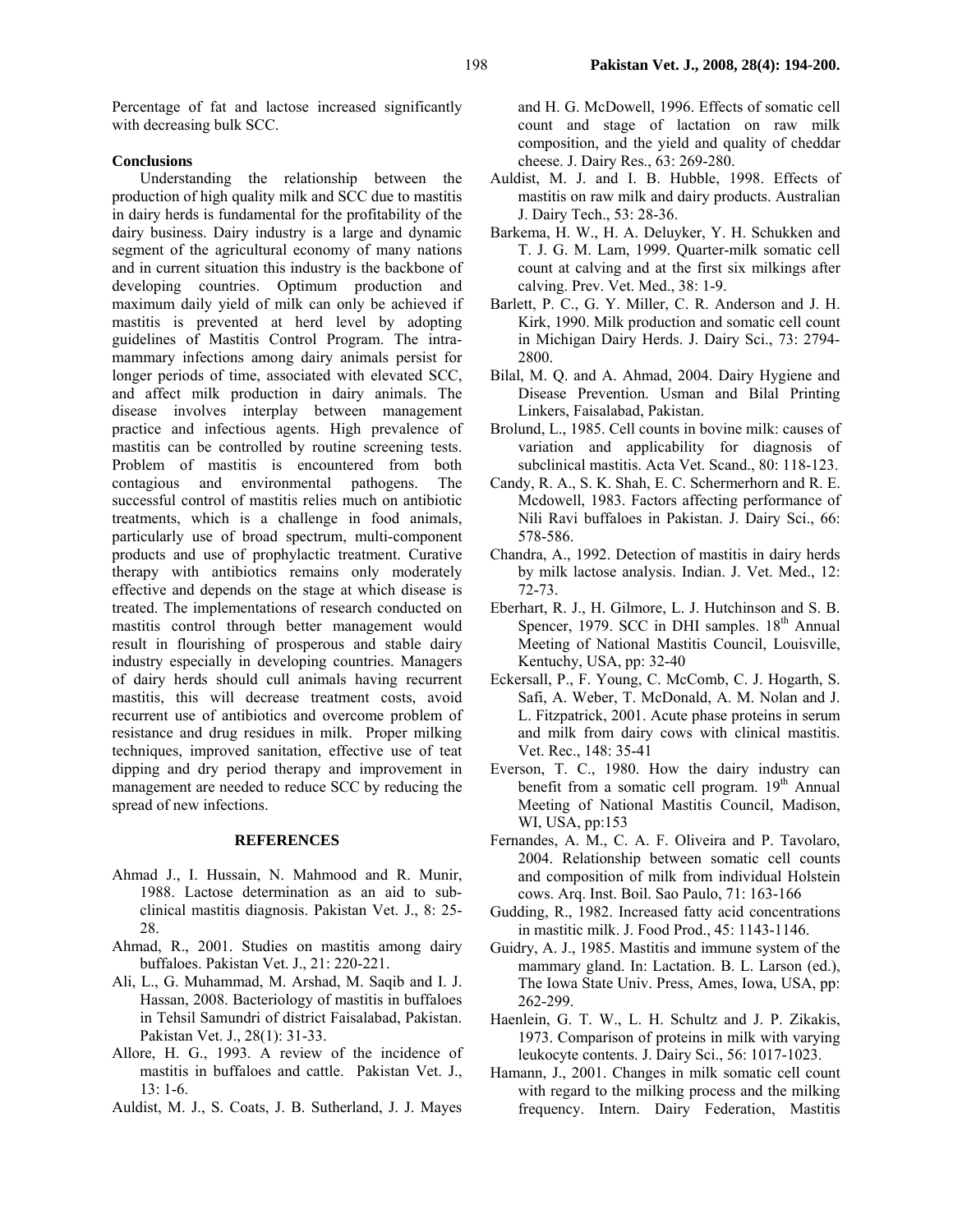Newsletter, 24: 5-6

- Hamann, J., 2002. Milk quality and udder health in relation to modern milking. In: Recent developments and perspectives in bovine medicine. 22<sup>nd</sup> World Buiatrics Congress, Hannover; Germany, pp: 334-345.
- Hamann, J. and V. Kromker, 1997. Potential of specific milk composition variables for cow health management. Livestock Prod. Sci., 48: 201-208.
- Harmon, R. J., 1994. Physiology of mastitis and factors affecting somatic cell counts. J. Dairy Sci., 77: 2103-2112.
- Harmon, R. J., 2001. Somatic cell counts: A primer. 40th Annual Meeting, National Mastitis Council, Reno, NV. USA, pp: 3-9.
- Hillerton, J. E., 1999. Redefining mastitis based on somatic cell count. Intl. Dairy Fed. Bull., 245: 4-6.
- Hogeveen, H., J. D. Miltenburg, S. den Hollander and K. Drandena, 2001. Milking three times a day and its effect on udder health and production. Intl. Dairy Fed. Mastitis Newsletter, 24: 7.
- Hutton, C. T., L. K. Fox and D. D. Hancock 1990. Mastitis control practices: Differences between herds with high and low somatic cell counts. J. Dairy Sci., 73: 1135-1143
- International Dairy Federation, 1971. A monograph on bovine mastitis. Intl. Dairy Fed. Bull. No. 60, Intl. Dairy Fed., Brussels, Belgium.
- Jafri, S. A., 1981. Milk leucocytes and whey proteins in sub-clinical mastitis. Pakistan Vet. J., 1: 15-16.
- Jones, G. M., 1986. Reducing somatic cell counts: Meeting the 1986 challenge – Impact on producer and processor. J. Dairy Sci., 69: 1699-1707.
- Jones, G. M., 2006. Understanding the basics of mastitis. Virginia Cooperative Extension, Publication No. 404-233. Virginia State Univ. Press, Virginia, USA, pp: 1-7.
- Kelly, A. L., S. Reid, P. Joyce, W. J. Meany and J. Foley, 1998. Effect of decreased milking frequency of cows in late lactation on milk somatic cell count, polymorphonuclear leukocyte numbers, composition and proteolytic activity. J. Dairy Res., 65: 365-373
- Khan, M. S., 1997. Production of clean milk through genetic selection for mastitis resistance. Pakistan Vet. J., 17: 53-59.
- Khan, A. Z. and G. Muhammad, 2005. Quarter-wise prevalence of mastitis in buffaloes and crossbred cows. Pakistan Vet. J., 25: 9-12.
- Kitchen, B., 1981. Review of the progress of dairy science: Bovine mastitis: Milk compositional changes and related diagnostic tests. J. Dairy Res., 48: 167-188
- Koldeweij, E., U. Emanuelson and L. Janson, 1999. Relation of milk production loss to somatic cell count. Acta Vet. Scand., 40: 47-56.
- Korhonen, H. and L. Kaartinen, 1995. Changes in the

composition of milk induced by mastitis, In: "The Bovine Udder and Mastitis", Gum. Jyva. (eds.), Finland, pp: 76-82.

- Kromker, V., N. T. Grabowski, R. Redetzky and J. Hamann, 2001. Detection of mastitis using selected quarter milk parameters. 2<sup>nd</sup> Intl. Symp. Bovine Mastitis and Milk Quality. Vancouver, Canada, pp: 486-487.
- Kukovics, S., A. Molnar, M. Abraham and T. Schuszter, 1996. Phenotypic correlation between somatic cell count and milk components. Allata. Takarm., 45: 205-215.
- Laevens, H., H. Deluyker, Y. H. Schukken, de Meulemeeste, R. Vandermeersch, E. de Muelenaere and A. de Kruif, 1997. Influence of parity and stage of lactation on the somatic cell count in bacteriologically negative cows. J. Dairy Sci., 80: 3219-3226
- Ma, Y., C. Ryan, D. M. Barbano, D. M. Galton, M. A. Rudan and K. J. Boor, 2000. Effects of somatic cell count on quality and shelf-life of pasteurized fluid milk. J. Dairy Sci., 83: 264-274.
- Miller, R. H. and M. J. Paape, 1985. Relationship between somatic cell count and milk yield. In: Proc. 24<sup>th</sup> Annual Meeting, National Mastitis Council. Natl. Mastitis Council Inc., Arlington VA, USA, pp: 60-72
- Miller, R. H. and M. J. Paape, 1988. Effects of parity, bacteriological status, stage of lactation, and dry period on N-acetyl-B-D-glucosaminidase activity of milk and dry secretions. J. Dairy Sci., 71: 2508- 2512
- National Mastitis Council, 1996. Current Concepts of Bovine Mastitis. 4<sup>th</sup> Ed., National Mastitis Council Inc., Madison, WI, USA.
- Nickerson, S. C., 1994. Progress in the development of mastitis vaccine. Proc. National Mastitis Council Inc., Arlington, USA, pp: 133-134.
- Ostensoon, K., M. Hageltorn and G. Astrom, 1988. Differential cell counting in fraction collected milk from dairy cows. Acta Vet. Scand., 29: 493-500.
- Pettersson, G., I. Berglund, A. Husfloen, R. Tukiainen and K. S. Sjaunja, 2002. Effects of temporal technical stoppages in an AMS on bulk milk SCC and number of positive bacterial tests on udder quarter level. In:  $1<sup>st</sup>$  Congress on Robotic Milking, Toronto, Canada, 4:55.
- Qureshi, M. A. and I. Ahmad, 1980. Significance of milk lactose and leukocyte count in the diagnosis of mastitis. Pakistan J. Sci. Res., 32: 263-269.
- Reichmuth, J., 1975. Somatic cell counting: Interpretation of results. Proc. International Dairy Federation Seminar on Mastitis Control. Intl. Dairy Fed., Brussels, Belgium, pp: 93-94
- Reneau, J. K., 1986. Effective use of dairy herd improvement somatic cell counts in mastitis control. J. Dairy Sci., 69: 1708-1720